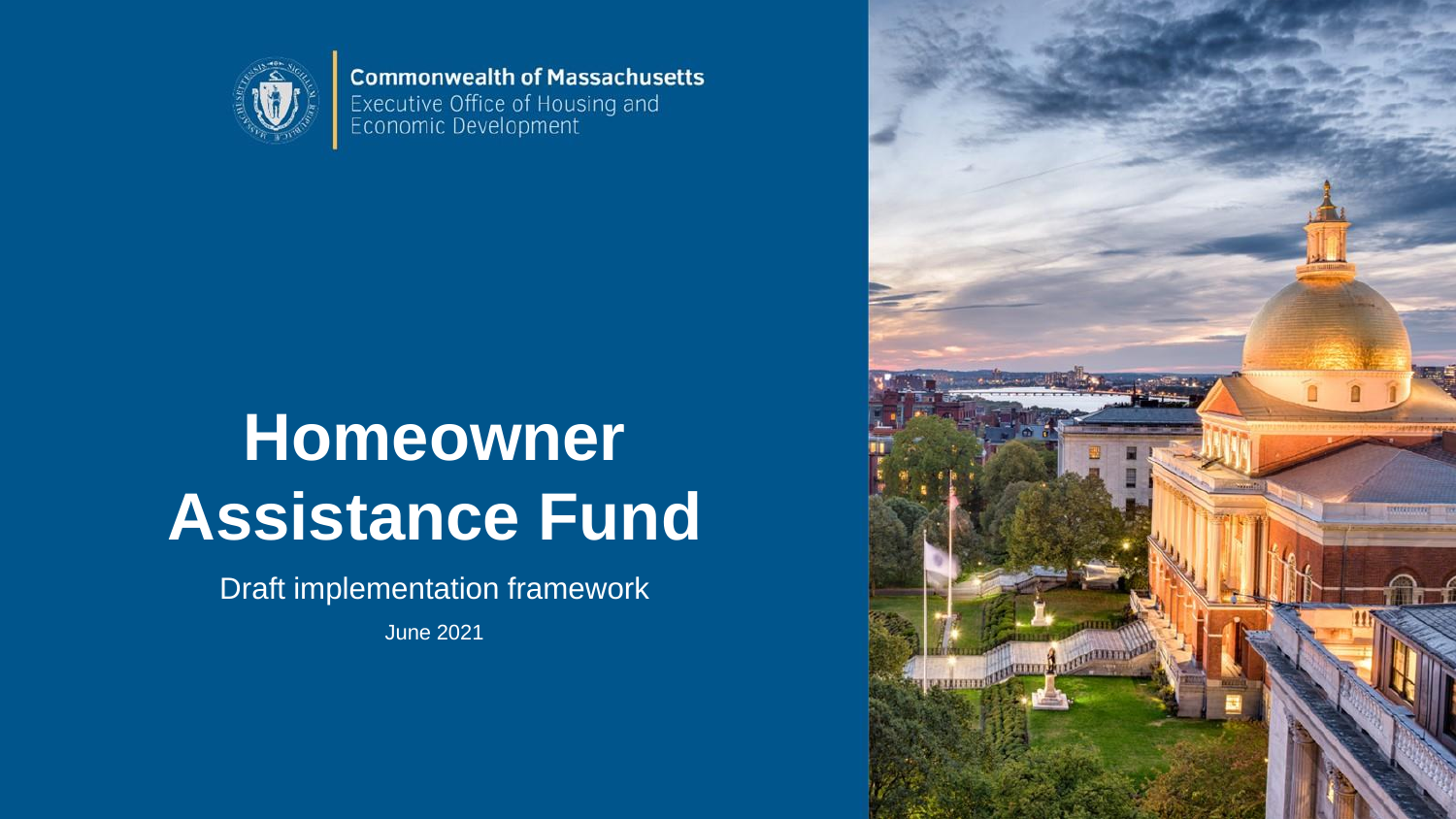

| <b>Term</b>                   | <b>Definition</b>                                                                                                              |  |  |
|-------------------------------|--------------------------------------------------------------------------------------------------------------------------------|--|--|
| Delinguent/<br><b>Default</b> | Describes a homeowner's loan for which one or more payments has been<br>missed but foreclosure has not yet been initiated      |  |  |
| Forbearance                   | Lender's agreement not to take action against a borrower for<br>delinquency/default for some period of time                    |  |  |
| Reinstatement                 | Refers to a loan that has been brought into good standing and is no longer<br>considered delinquent or in foreclosure status   |  |  |
| Foreclosure                   | Process for loans that have become delinguent where a lender attempts to<br>recover what is owed by taking ownership of a home |  |  |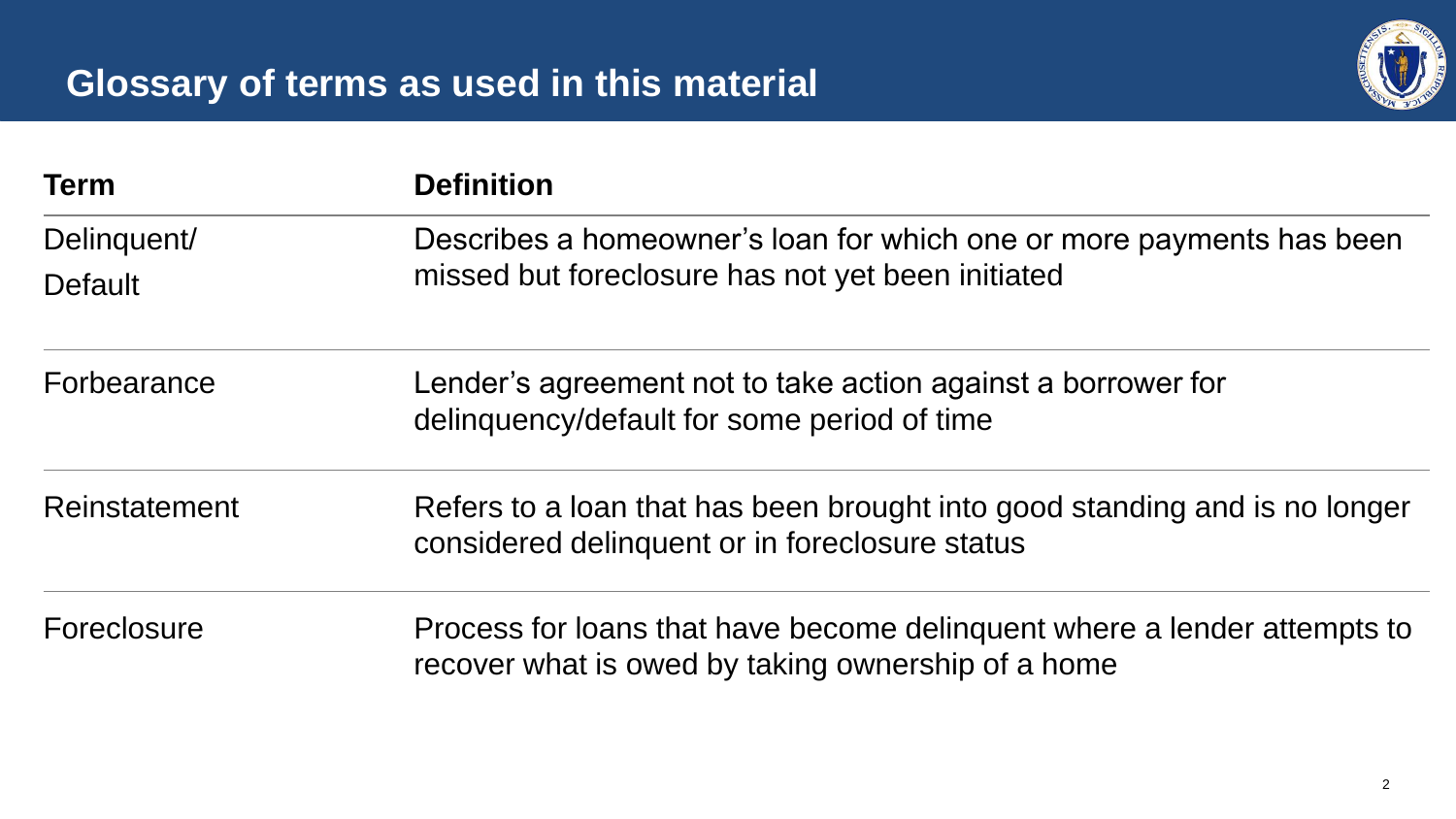

### **Housing relief measures in the American Rescue Plan Act (ARPA)<sup>1</sup>**



**The HAF is the second largest housing relief fund in ARPA.** Of the \$10B available nationally, Massachusetts is eligible to receive \$178M in funds

**HAF funds are to help homeowners** that have experienced a COVID-19-related hardship

**HAF can be used for:** mortgage payments, principal reduction, interest rate reduction and refinancing costs, mortgage reinstatement costs, utilities and internet bills, property taxes, housing-related insurance, HOA fees, and counseling **with a focus on mortgage reinstatement**

1. \$25B of the ERAP funding was passed in the CRA, the remaining funds in ARPA

2. \$750M Native American assistance, \$139M rural housing assistance, \$100M housing counseling, \$20M fair housing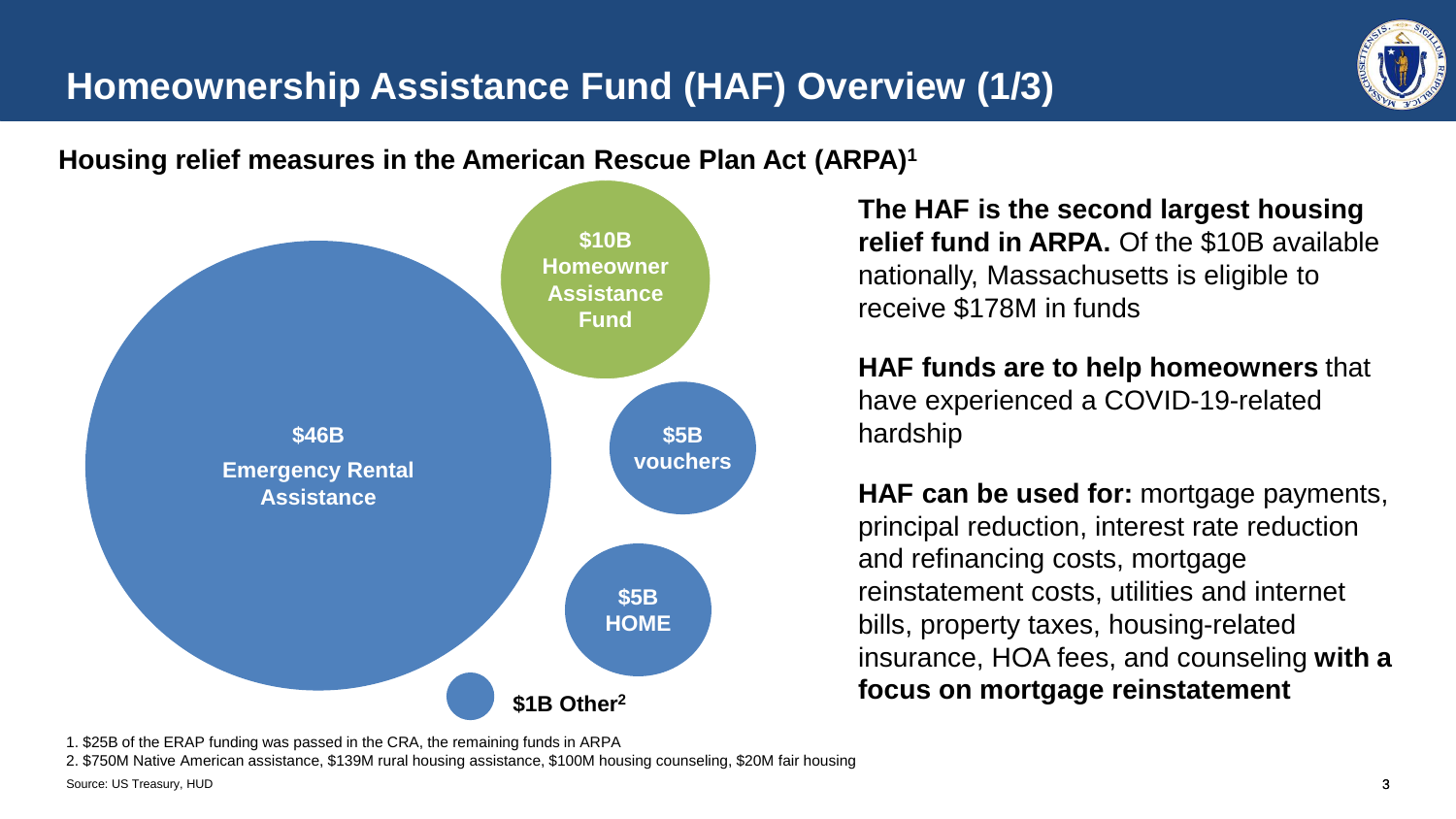

| <b>Eligibility</b><br><b>GEM</b><br>$\equiv$  | • Homeowners must be able to provide proof of:<br>• Financial hardship occurring after January 21, 2021<br>• Incomes equal to or less than 150% of AMI<br>• Homeowners may verify income through documentation, or if not available, a written<br>attestation and acceptable proxy                                                   |
|-----------------------------------------------|--------------------------------------------------------------------------------------------------------------------------------------------------------------------------------------------------------------------------------------------------------------------------------------------------------------------------------------|
| <b>Targeting</b>                              | • 60% of the funds must be used to assist homeowners with incomes:<br>$\leq$ 100% of AMI or,<br>$\blacksquare$ $\leq$ 100% of median income for the US, whichever of the two is highest<br>• Remaining amounts must be used to assist socially disadvantaged groups<br>• Treasury requires HAF plans to address targeting & outreach |
| Qualified<br><b>Expenses</b><br>$\frac{1}{2}$ | • HAF participants may only use funds for expenses related to curing or preventing<br>homeowner:<br>• Mortgage delinquencies<br>• Mortgage defaults<br>• Loss of utilities or home energy services<br>• Displacement due to financial hardship                                                                                       |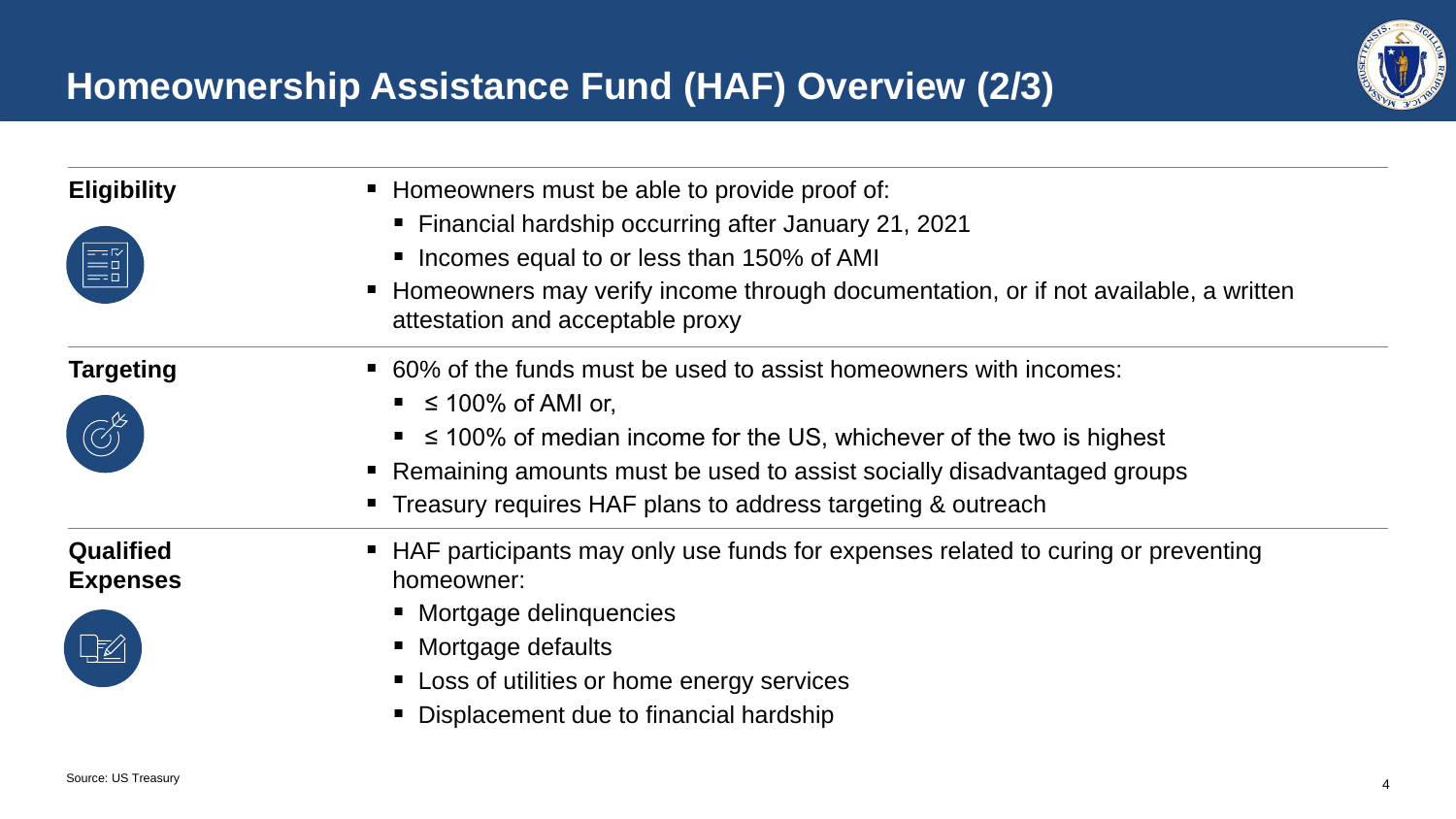



 $\gg$ 

- Due June 30<sup>th</sup>, 2021, the HAF must detail:
- **Data on needs** of homeowners
- **Design** of each program that will be implemented using HAF funds
- **Performance** goals
- **Readiness** to implement programs
- **Targeting and outreach** plan for prioritized / disadvantaged groups

Treasury must approve the HAF plan in whole or in part before distributing funds.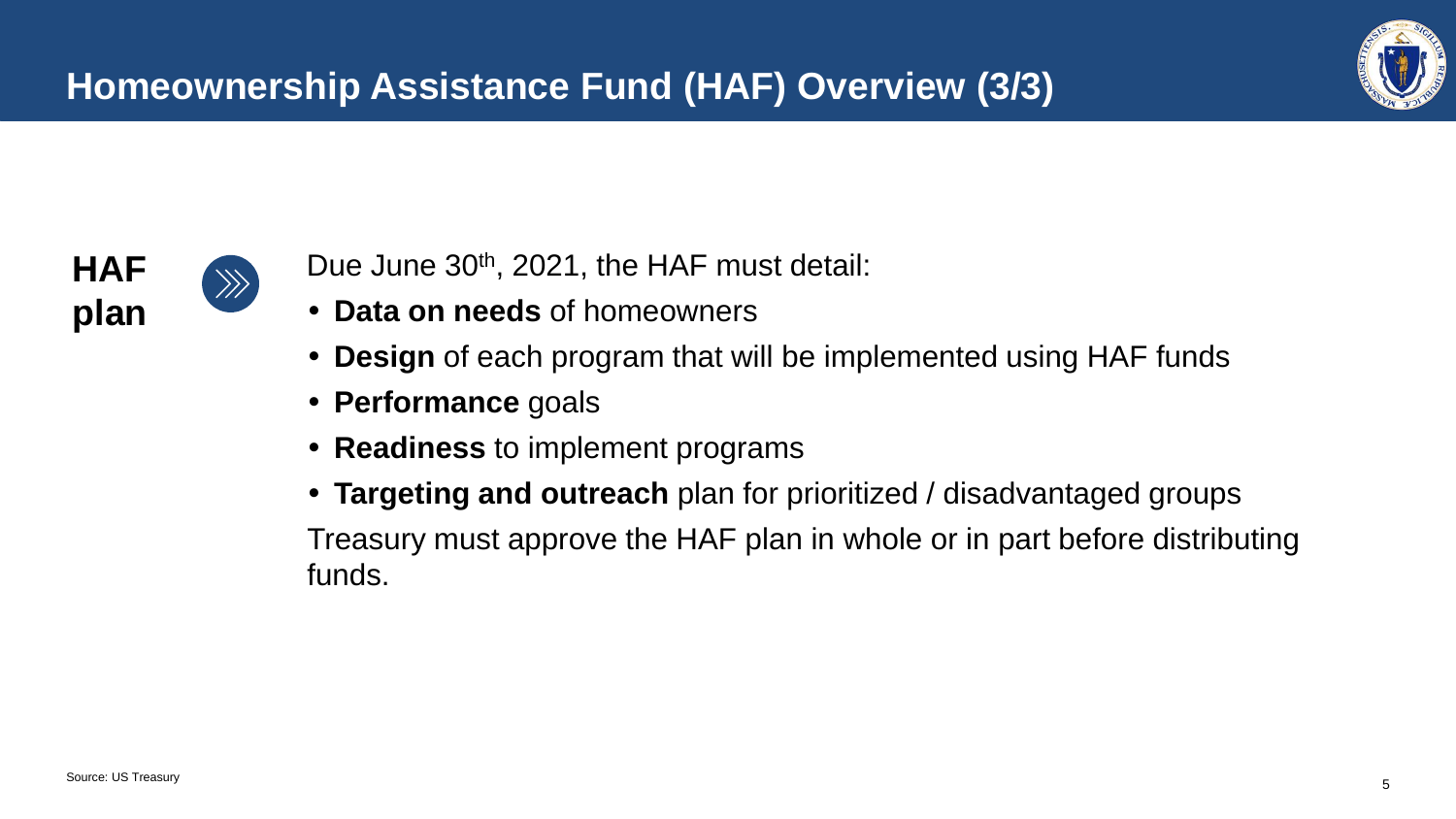Source: MBA, Fannie Mae, Ginnie Mae, Freddie Mac, NY Fed, Urban Institute, MBA weekly call survey, MassHousing

### forbearance nationally **were not making payments**, a higher

**borrowers who are past due, some higher risk than others**

By March 2021, the

reported that **~70%** of

share than any month

Federal Reserve

borrowers in

in 2020.

**There may be a mix of different types of** 

**PRELIMINARY**

**MA loans with payments past due at end of Q1 2021 and estimate of** 

**in MA, representing borrowers at a range of levels of risk**

 $100\%$  (95%) 5.3% (2.4%) 2.4% (2.9%)

**forbearance,** # and % of all loans serviced



**As of Q1 2021, approximately 40k loans (5%) were 30+ days past due**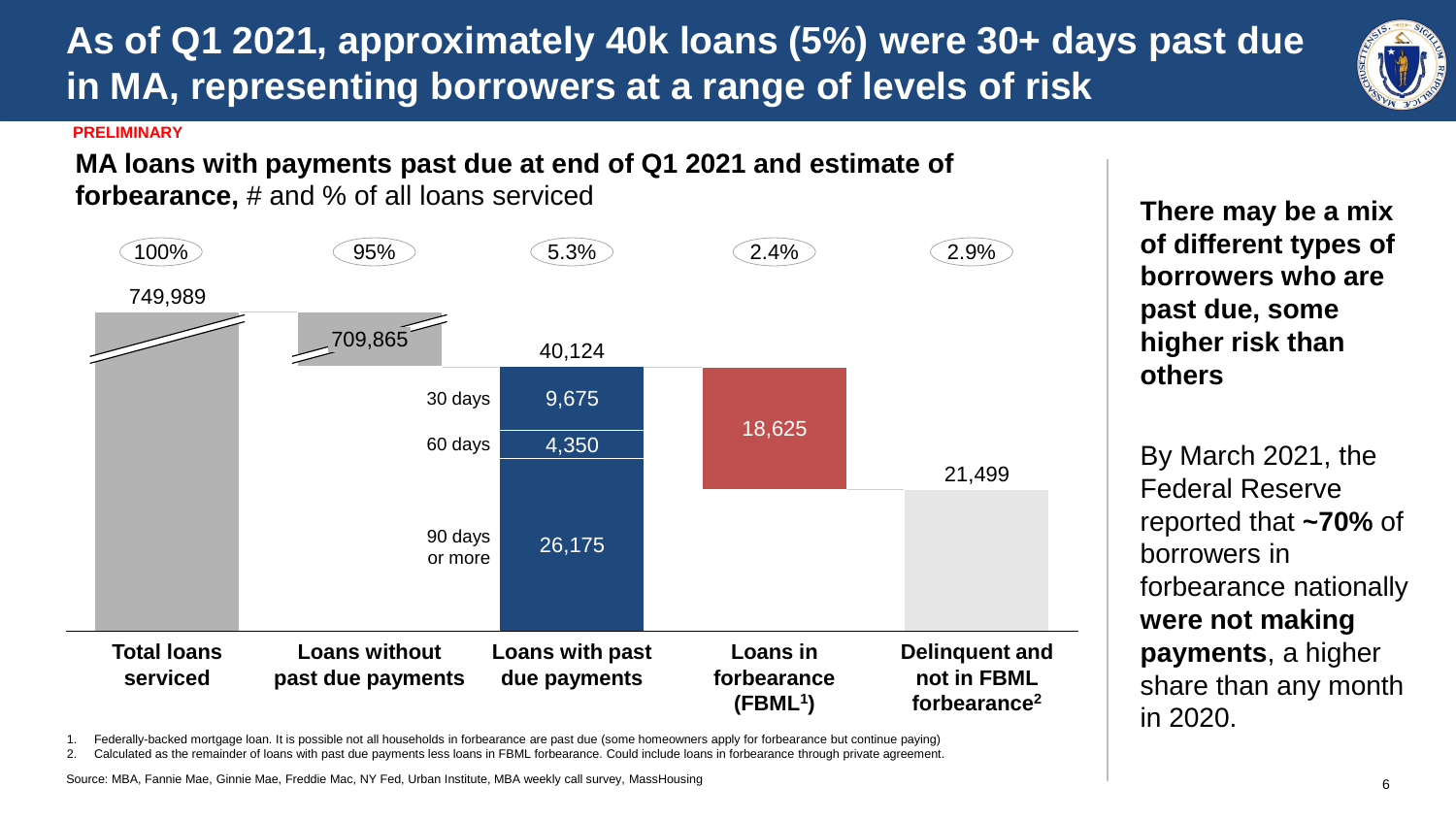

### **The largest number of loans that are delinquent or in forbearance are in urban areas**

**Loans in forbearance or delinquent (30+ days) by municipality<sup>1</sup> , Jan 2021,** Mortgages in sample



### **Areas in Central Massachusetts have higher rates of loans in forbearance or delinquency**

**Percent of loans in forbearance or delinquent (30+ days) by municipality<sup>1</sup> , Jan 2021,** % of sampled loans in each municipality<sup>2</sup>



Targeting outreach to areas with **high borrower delinquency and forbearance rates** could help capture **residents in need.** U.S. Treasury has also encouraged jurisdictions to target borrowers for assistance based on other factors, such as loan type and demographics

Source: CPFB HMDA, Black Knight, ACS 2018-2014 table, IPUMS NHGIS 2. Figures represent Black Knight data set sample of loans and do not reflect actual loan volume in MA.

<sup>1.</sup> Missing areas are not covered by Black Knight data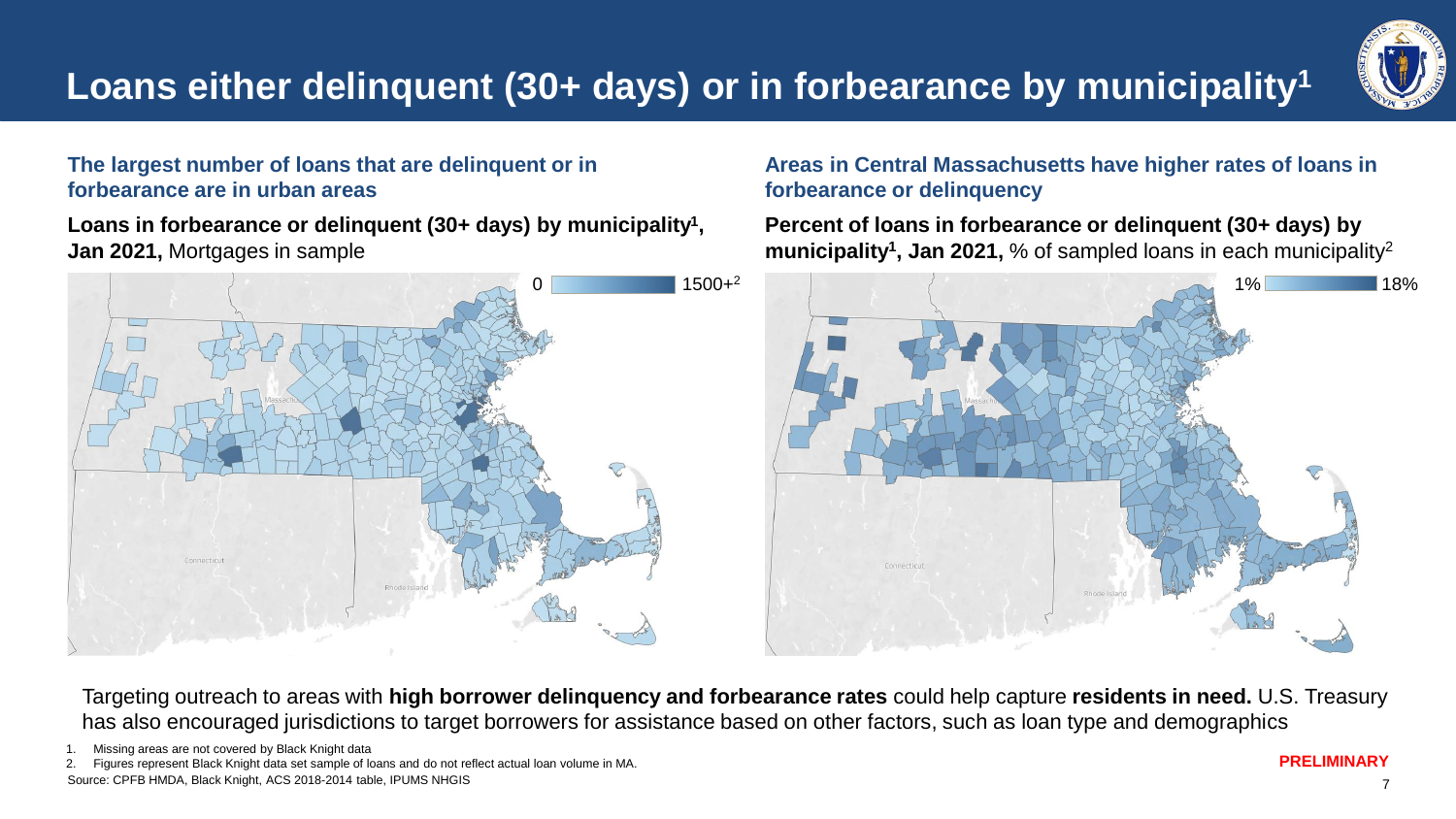**Municipalities with above-average delinquency or forbearance rates have higher shares of minority<sup>2</sup> and lower income residents**



#### **PRELIMINARY**

**Loans in forbearance or delinquent (30 day+) by municipality<sup>1</sup> , Jan 2021**

% of mortgages in sample



Municipalities where the percent of loans in forbearance or delinquency is above the MA average have higher shares of minority<sup>2</sup> and lower income residents than municipalities below average

|                                                            | <b>Municipalities</b><br>above avg. | <b>Municipalities</b><br>below avg. |
|------------------------------------------------------------|-------------------------------------|-------------------------------------|
| Avg. "minority<br>share" <sup>2</sup> of the<br>population | 32%                                 | 25%                                 |
| Avg. % of pop.<br>$< 50\%$ of AMI <sup>3</sup>             | 31%                                 | 24%                                 |
| Avg. $%$ of pop.<br>$< 80\%$ of AMI <sup>3</sup>           | 48%                                 | 35%                                 |

Missing areas (not in grey or in red) are not covered by Black Knight data

2. Black Knight data defines "minority share" as "Black + mixed race + Hispanic white + other race divided by total population"

3. AMI = Area Median Income

Source: Black Knight, ACS 2018-2014 table, IPUMS NHGIS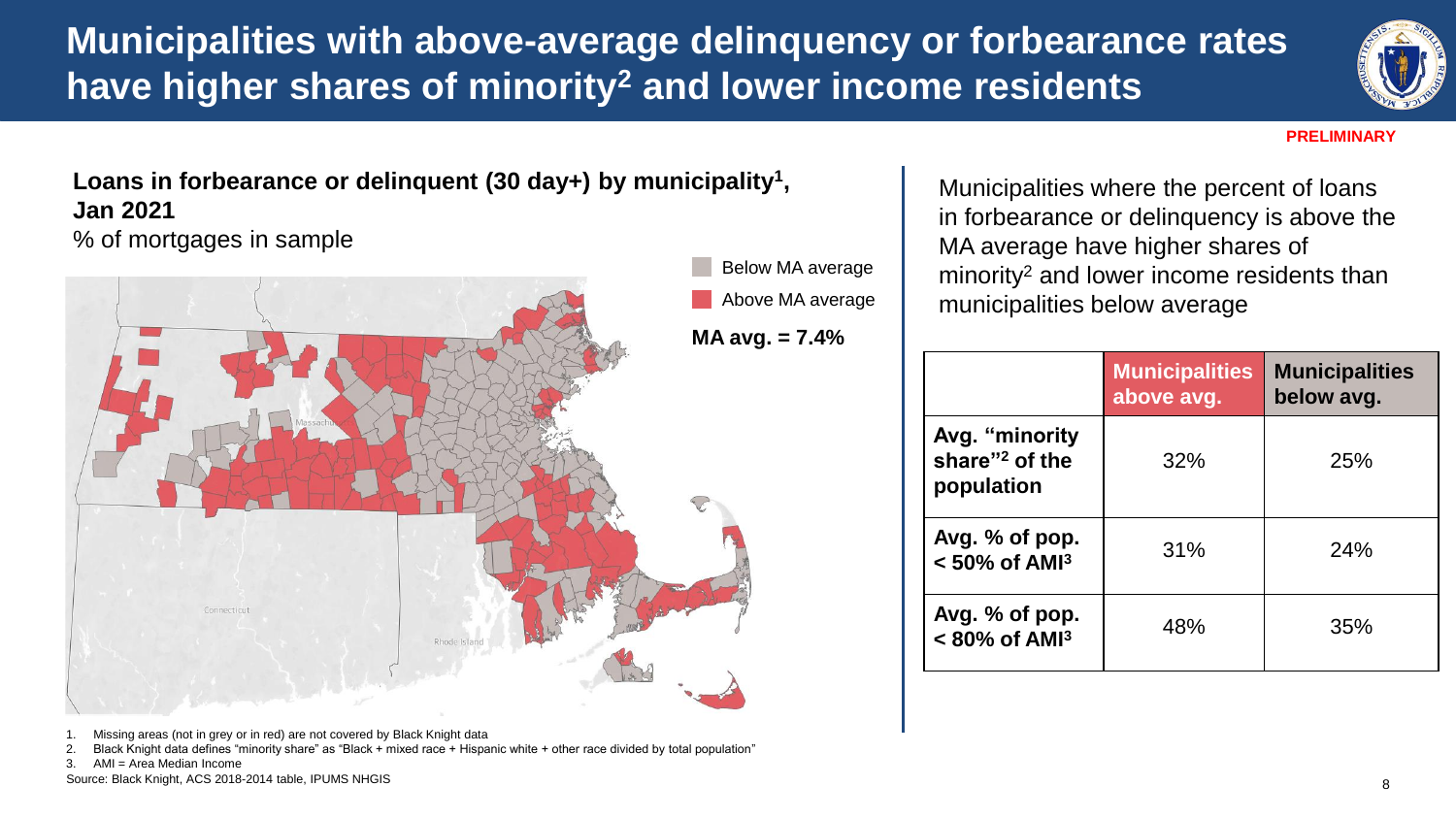### **How relief could be delivered to homeowners**



| Program                                                                                                                                | <b>Through MassHousing and</b><br><b>Mass. Housing Partnership</b>                                                       | <b>Applying to Housing Counseling</b><br><b>Agencies (HCAs)</b>                                                                                            |                                                                                                                                                                          |
|----------------------------------------------------------------------------------------------------------------------------------------|--------------------------------------------------------------------------------------------------------------------------|------------------------------------------------------------------------------------------------------------------------------------------------------------|--------------------------------------------------------------------------------------------------------------------------------------------------------------------------|
| <b>Objectives</b><br>Cure quasi-governmental<br>portfolios (all eligible loans) with<br>reinstatement (and other support<br>as needed) |                                                                                                                          | Borrowers apply for assistance to a<br>Housing Counseling Agency (HCA)<br>that facilitates review, approval, and<br>payment                                | <b>Servicer participation</b><br>Servicers may play a role in<br>reaching out to homeowners to<br>share information on what help<br>is available to them                 |
| Core<br>activities                                                                                                                     | Analyze portfolios to find<br>eligible homeowners<br>Assist homeowners to bring<br>$\blacksquare$<br>their loans current | Accept applications<br>Review and approve eligible<br>homeowners<br>Send payment to servicers on<br>behalf of borrowers                                    | Servicers may also be able to<br>assist in directly reinstating some<br>eligible homeowners by gathering<br>and submitting information and<br>receiving payment directly |
| <b>Additional</b><br>services and<br><b>support</b>                                                                                    | of past due amounts                                                                                                      | Providing information and assisting with loan modifications or other support<br>options for borrowers who require additional assistance beyond the payment |                                                                                                                                                                          |